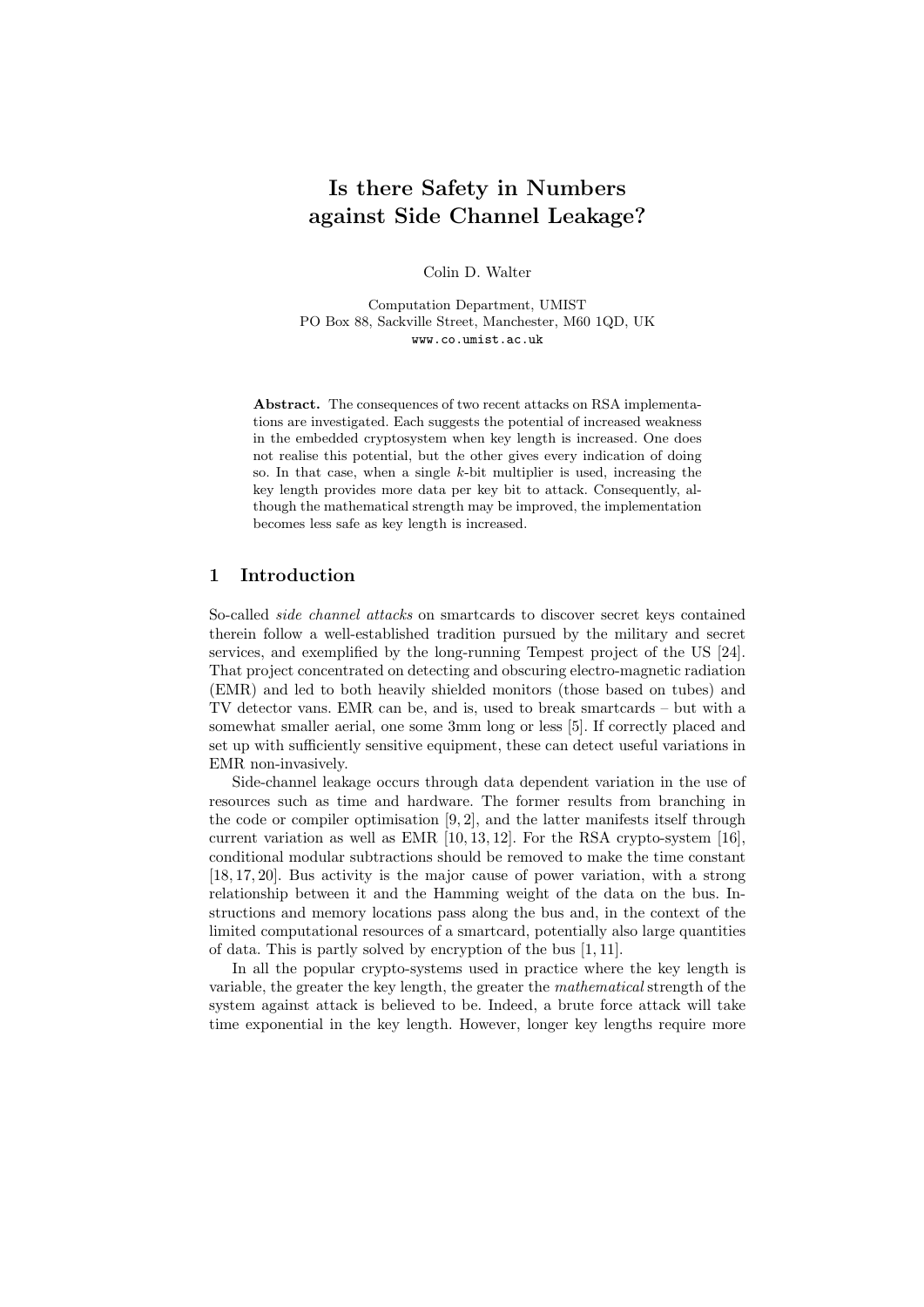computation for encryption and decryption. Hence there is more data which leaks through timing, power and EMR variation. In an embedded crypto-system to which an attacker has access, such as a smartcard, a valid question to ask is whether or not the increased data from side channel leakage actually makes longer keys more vulnerable to attack?

In the symmetric crypto-systems of DES, 3-DES and AES [22, 23], the block length is fixed and the number of rounds is proportional to the key length (comparing DES with 3-DES, and AES with different choices for Nk). Hence the data leakage is also proportional to the key length and the implementation strength of the cipher is unlikely to decrease as key length increases.

However, public key cryptography such as in RSA, DSA, ECC, Diffie-Hellman or El-Gamal  $[16, 21, 14, 3, 4]$ , usually involves exponentiation in some form, where the block length and exponent are proportional to the key length. Assuming multiplication of double-length arguments takes four times the time for singlelength arguments on the same hardware, time is proportional to the cube of the key length. Consequently, more leaked data is available per key bit as key length grows. Indeed, if the multiplicative operations of the exponentiation are performed sequentially using one of the standard algorithms [7, 8] and no form of blinding, then there is more data per exponent bit for longer key lengths and one should expect the implementation strength to decrease.

Two recent attacks do not appear to become more difficult as key length is increased. Here we look at these in more detail: [20] is a timing attack which is apparently independent of key length, whilst [19] is a differential power analysis (DPA) attack in which key bits are determined independently with each using all available data. In the former case, the attack is does, in fact, become more difficult for larger keys. However, in the latter case the data available for deciding each secret key bit is proportional to the cube of the key length, so that the attack becomes easier with longer key lengths.

#### 2 Security Model

The contexts for the two attacks [19, 20] are slightly different, but, for convenience, in both cases we assume a similar scenario. In both cases, a smartcard is performing RSA with limited resources and must be re-usable after the attack. So the attacker is very limited in what he is allowed to do: he can only monitor side channel leakage. He cannot choose any inputs, nor can he read inputs or outputs, and he does not even know the "public" part of the key being used. However, he is allowed to know the algorithms involved, perhaps as a result of previous destructive studies of identical cards, insider information and publicity material. His goal is to determine the secret exponent  $D$ , from which we assume he can obtain the (public) modulus  $M$ , whether or not the Chinese Remainder Theorem has been used.

For the timing attack [20] we assume the attacker can observe occurrences of conditional subtractions of the modulus at the end of each long integer multiplicative operation with greater than evens chance of being correct. We also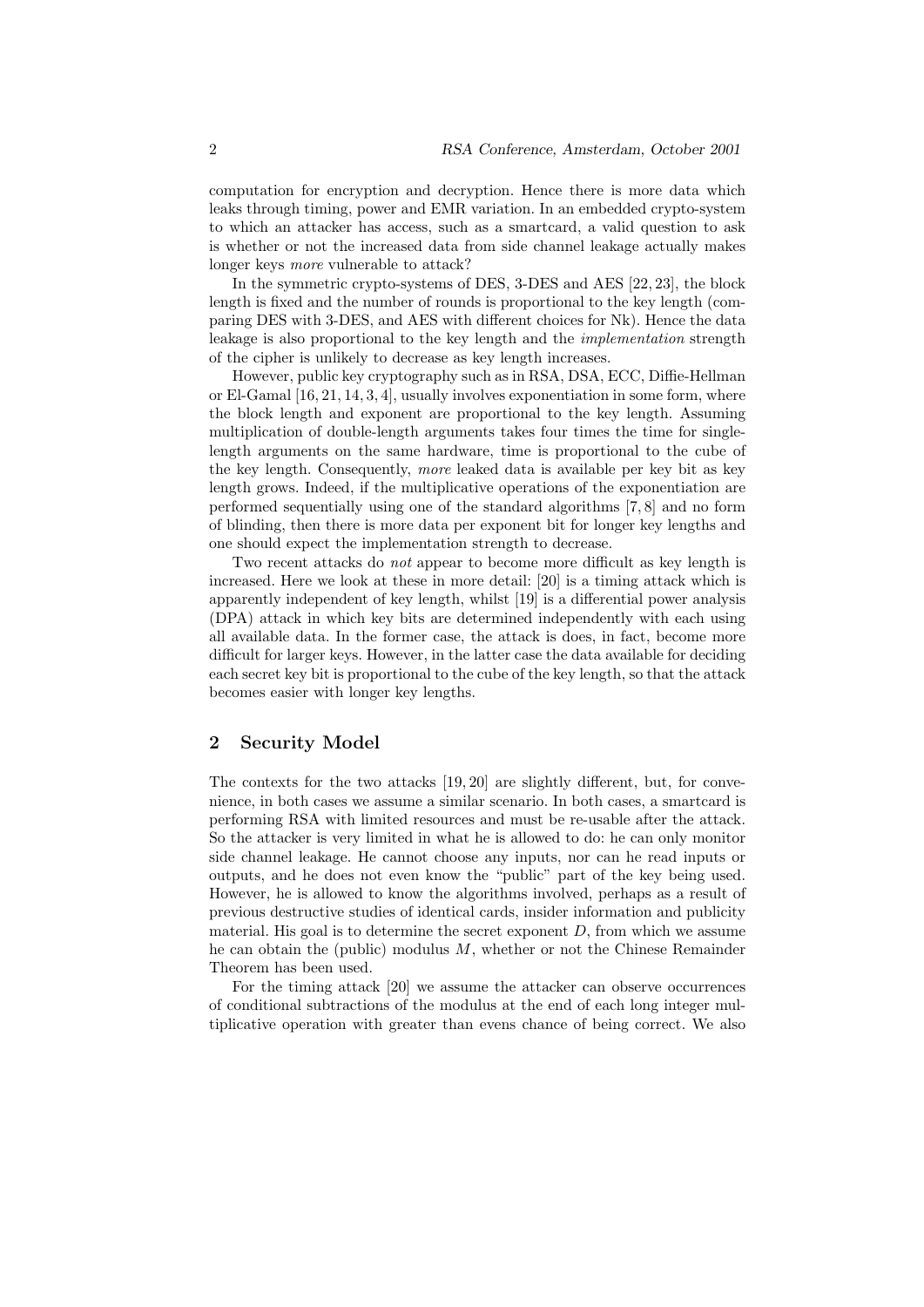assume that the same exponent is used for all exponentiations which he observes. For the DPA attack [19] we assume the attacker can observe power or EMR variations which bear some connection with the Hamming weights of the inputs to a single multiplier. We also assume that the exponent may have been masked by the addition of a (say 32-bit) random multiple of  $\phi(M)$  [9]. In both cases, any further assumptions about the hardware and the various algorithms used to perform the exponentiation will be given later, as necessary.

## 3 Notation

As above, we assume an *n*-bit modulus  $M$  and private exponent  $D$  for the RSA crypto-system. Ciphertext C has to be converted to plaintext  $C^D$  mod M using a small k-bit multiplier. Hence, except for the exponent, the  $n$ -bit numbers  $X$ involved in the exponentiation are represented using base  $r = 2<sup>k</sup>$  and (nonredundant) digits  $x_i(0 \leq i < s)$  in the range  $[0, r)$ . Thus  $X = \sum_{i=0}^{s-1} x_i r^i$ .

The exponent  $D$  is represented with a different base, typically 2 or 4, depending on the exponentiation algorithm. Exponentiation is usually performed using the square-and-multiply algorithm, processing the exponent bits in either order, or the generalisation of the most-to-least significant case, called  $m$ -ary exponentiation [7, 8], in which D is represented in radix  $m$  using, say, t digits, and some powers of  $C^{(i)} = C^i \mod M$   $(1 \leq i < m)$  which are pre-computed:

THE  $m$ -ARY (MODULAR) EXPONENTIATION ALGORITHM

```
C^{(1)} := C;For i := 2 to m-1 do
              C^{(i)} := C^{(i-1)} \times C mod M ;
       P := C^{(d_{t-1})} ;
       For i := t-2 downto 0 do
       Begin
             P := P^m \mod M;
              If d_i \neq 0 then P := P \times C^{(d_i)} mod M ;
       End ;
OUTPUT: P = C^D \mod M
```
The modular products here are too large for the smartcard multiplier to perform in one operation. Typically a form of Montgomery's modular multiplication algorithm is used [15]. This gives an output R related to  $A \times B$  mod M via a power of r scaling factor: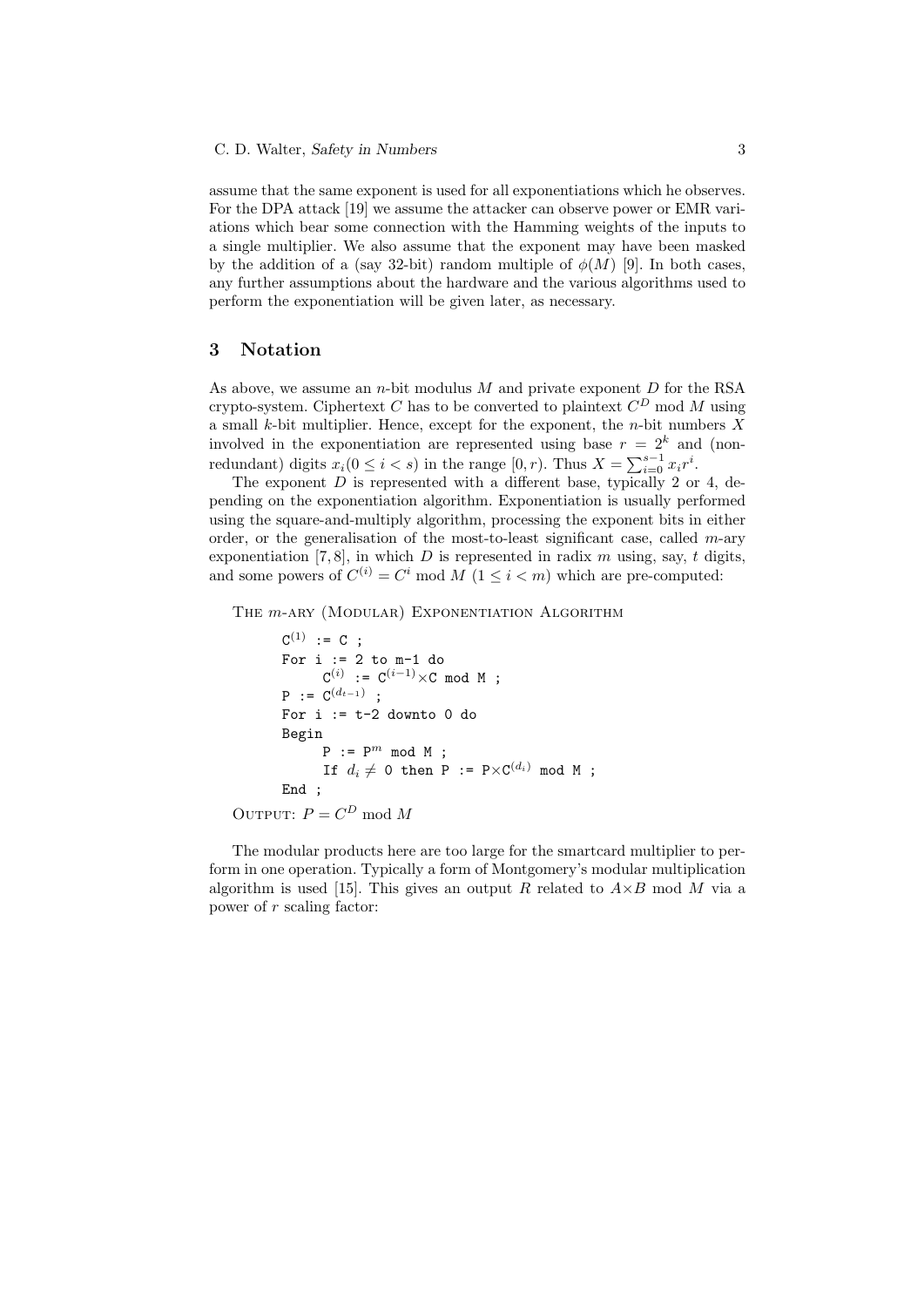Montgomery's Modular Multiplication Algorithm:

```
R := 0;For i := 0 to s-1 do
       Begin
             R : = R + a_i \times B;q_i := (-r_0 \overline{m_0}^{-1}) \mod r;R := (R + q_i \times M) div r ;
       End
OUTPUT: R \equiv (A \times B \times r^{-s}) \mod M with 0 \le R < B + M
```
Here  $r^{-s}$  is interpreted as the inverse of  $r^{s}$  mod M. The digit products such as  $a_i \times B$  are generated over s cycles by using the multiplier to compute each digit by digit product  $a_i \times b_j$  for  $0 \leq j < s$  from least to most significant digit of B, propagating carries on the way so that a non-redundant representation can be used.

The digit multiplier is usually an 8-, 16- or 32-bit multiplier, and the modulus size  $n$  is almost invariably a multiple of this. It follows that the output  $R$ , bounded by  $B+M$ , can be expected to exceed s digits frequently. The overflow digit or bit can be removed by an extra conditional subtraction or, less efficiently, by computing with  $s+1$  digits [18, 6]. Some implementations may desire an output less than M, and those also must include a conditional subtraction.

## 4 A Timing Attack

In the timing attack [20], this conditional subtraction was assumed to take place as necessary after each long integer multiplication, whether as a result of imposing an upper bound of s digits or of  $M$ . By observation, the conditional subtraction is typically required for between 10% and 25% of multiplications in the case of the digit bound, depending upon how close  $M$  is to its maximal size within its bit length bounds. This frequency is very helpful for an attacker because if he can correctly detect the conditional subtraction with any probability greater than  $\frac{1}{2}$  then, with sufficient observations, he can distinguish operations for which the probabilities of a subtraction are different. Assuming identical distributions for the inputs, the probabilities for squares and random multiplications are different, and so the attacker can eventually tell them apart. This means that the standard square-and-multiply exponentiation algorithm is unsafe under the assumed security model. Each multiplication corresponds to a bit which is set in the exponent. Hence the ones in the secret exponent can be determined.

Let us elaborate. Various extra operations involving resetting counters and reading or writing data etc. are carried out between the long integer operations of an exponentiation, making the division points between them fairly clear in a power trace [13]. Consequently, any variation in the number of clock cycles is clearly distinguishable. Even with preventative measures in place, we might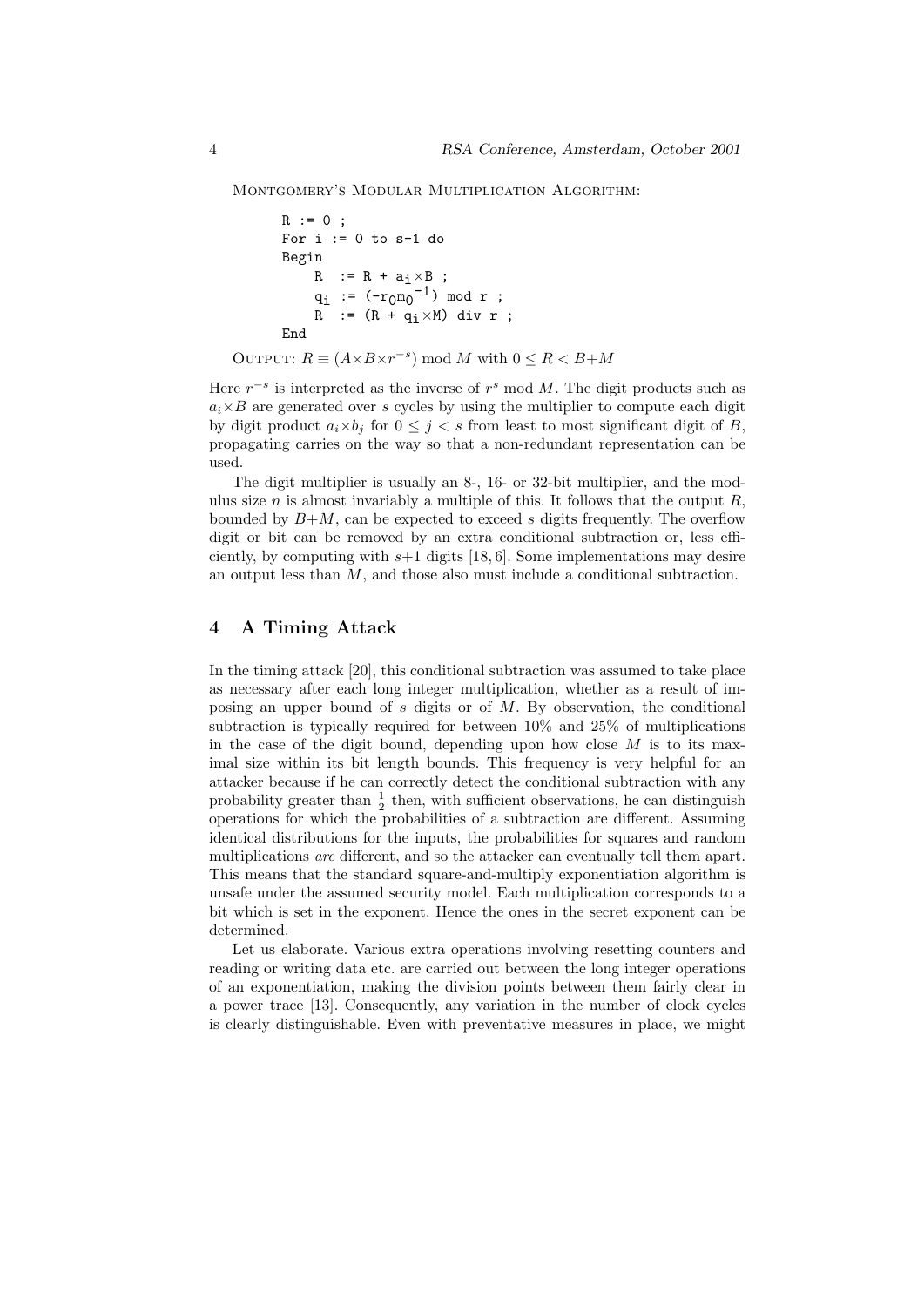#### C. D. Walter, Safety in Numbers 5

reasonably assume the attacker is able to distinguish the conditional subtractions if he has sufficiently sensitive equipment.

We need also to assume that the same exponentiation scheme, say squareand-multiply, is used repeatedly with the same exponent. Then, after a number of observations of exponentiations, the attacker can determine approximate probabilities for the conditional subtraction after each long integer operation in the exponentiation.

Inspection of Montgomery's algorithm shows that the magnitude of the output is essentially determined by the magnitude of the inputs. For example, the most significant output digit is  $a_s \times b_s$  plus a component which is essentially random because of the multiple of  $M$  which has been added into it. In fact, the output lies between  $ABr^{-s}$  and  $ABr^{-s}+M$ . Under the reasonable assumption that outputs are uniformly distributed over this interval as  $A$  and  $B$  vary, one can take  $ABr^{-s}+M/2$  as the expected output. Then for a given distribution of A and B, it is possible to calculate the probability of this output exceeding s digits, i.e. the probability of the conditional subtraction occurring.

There are two cases to consider in the square-and-multiply algorithm: the random, independent inputs to a multiplication and the equal inputs to a square. In [20], integrating the product of the density functions for A and B over appropriate ranges provided an expression with a coefficient of  $\frac{1}{4}$  for the probability of a conditional subtraction, whilst integrating the square of the density functions for A provided a similar expression but with a coefficient of  $\frac{1}{3}$ . In the case of M being close to its maximal value, this showed that conditional subtractions can be expected in about  $\frac{1}{4}$  of all multiplications, but in around  $\frac{1}{3}$  of all squares. Thus the attacker can be expected to distinguish them and obtain the secret exponent very quickly if his equipment is good enough.

In essence this argument is sound, but the detail is less easy to provide accurately. For example, each multiplication may have the original ciphertext C as one input and this may not be distributed in a known manner. Furthermore, the other input will be the output from a previous squaring and therefore not be distributed in the same way as the output from a random product because of the more frequent conditional subtractions just described. Indeed, if an exponent bit is zero, the next multiplication will have an input which is a fourth power. This will have yet another distribution. Thus, the previous history of the inputs to a multiplication or squaring affects the liklihood of the conditional subtraction taking place. However, the more recent the operation, the stronger its influence on the conditional subtraction. Hence, unless the attacker is extremely unlucky, he should manage to determine each exponent bit precisely because the frequencies of subtractions should be clearly different. Furthermore, he can run simulations on his estimate for the exponent and make adjustments if the frequencies are different from what he measures on the card. Only the most significant bits of  $M$ have a significant effect on the probabilities for a given history of the arguments. Under the assumption that the exponent is unchanged on successive observations, and the public encryption exponent  $E$  is a standard, small choice such as 3, D will be a known, simple, linear function of  $\phi(M)$ . As  $\phi(M)$  and M share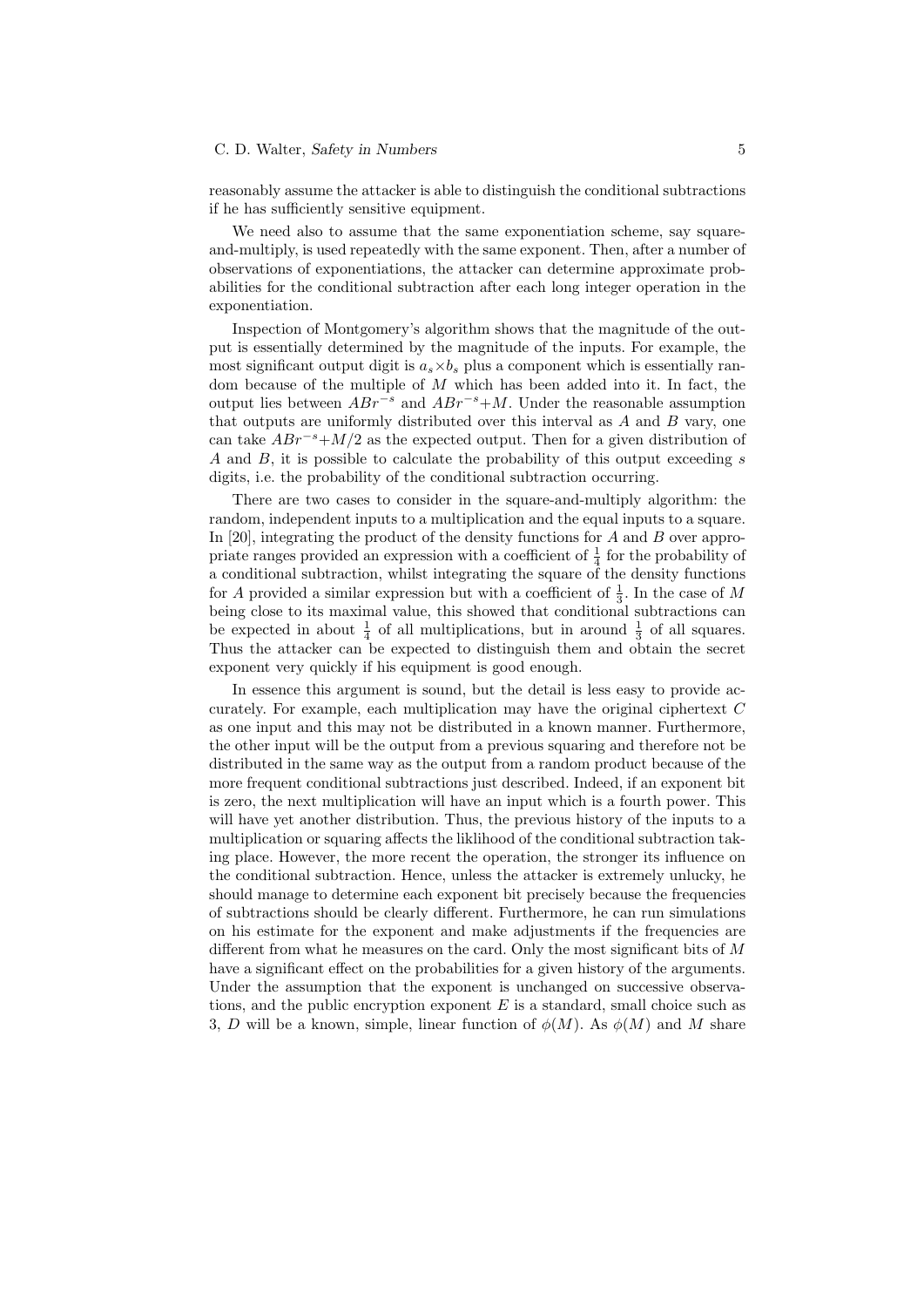the same top bits, the tops bits of  $M$  can be obtained from those of  $D$  and vice versa. Hence, after trying possibilities for the topmost bits of  $D$  exhaustively if necessary, the attacker will very soon be able to determine subsequent exponent bits reliably by comparison with a simulation if any unusual circumstances arise.

Such variations in distributions allow a similar attack on  $m$ -ary exponentiation, at least for the small  $m$  which are the only practical values for a smartcard. However, the most distinctive distributions are obtained by partitioning observations into subsets according to whether or not a conditional subtraction has occurred for a particular operation. In particular, for  $m = 4$  the values of  $C^{(1)}$ ,  $C^{(2)}$  and  $C^{(3)}$  are pre-computed using Montgomery multiplications, the first being the result of introducing the Montgomery scaling factor [18]. So eight different subsets can be formed. These behave sufficiently distinctly for a different but characteristic vector of frequencies to be obtained for different exponent digits. According to whether the exponent digit has value 0, 1, 2 or 3, no multiplication or a multiplication by  $C^{(1)}$ ,  $C^{(2)}$  or  $C^{(3)}$  takes place. The vector of frequencies determines which digit is correct, as is illustrated by the figures in [20]. Hence the secret exponent  $D$  can be reconstructed by the attacker.

## 5 Increased Key Length

Suppose the key length is increased. Does the attack become more or less difficult? The value of s is increased, but similar computations with density functions are going to determine similar constants again, namely  $\frac{1}{4}$  for multiplications and  $\frac{1}{3}$  for squares. Hence, it should be equally possible to determine whether or not an operation is a square or a multiply if occurrences of conditional subtractions can be detected equally easily. Of course,  $O(s^2)$  clock cycles have to be counted for each long integer multiplication, but the attacker can reasonably be expected to be able to observe individual clock cycles and hence spot the variations that arise from conditional subtractions, which take  $O(s)$  cycles to perform. So we should assume conditional subtractions are observed with an accuracy independent of the key length, and that the same is true for determining squares and exponent digits.

However, there are more exponent digits to determine. Suppose each is chosen correctly with probability p. Then  $p^t$  is the probability of determining D correctly, and this clearly decreases as the exponent size  $t$  is increased. More precisely, the frequency of subtractions for a particular operation enables an accurate estimate for the correctness of the deduced exponent digit to be made. If errors are made, this enables alternative choices to be ranked and the most likely tested for correctness. Overall, given an equal number of observations, exponents of any length can be expected to yield similar distributions of frequency counts. Hence, if  $p$  is the (geometrical) average probability of having a correct exponent digit,  $p<sup>t</sup>$  will indeed provide the probability of the whole exponent being correct. In particular, doubling the key length will square the probability of correctness, and square the average number of different exponents that have to be considered before the correct one is found. Consequently, the difficulty is still exponential in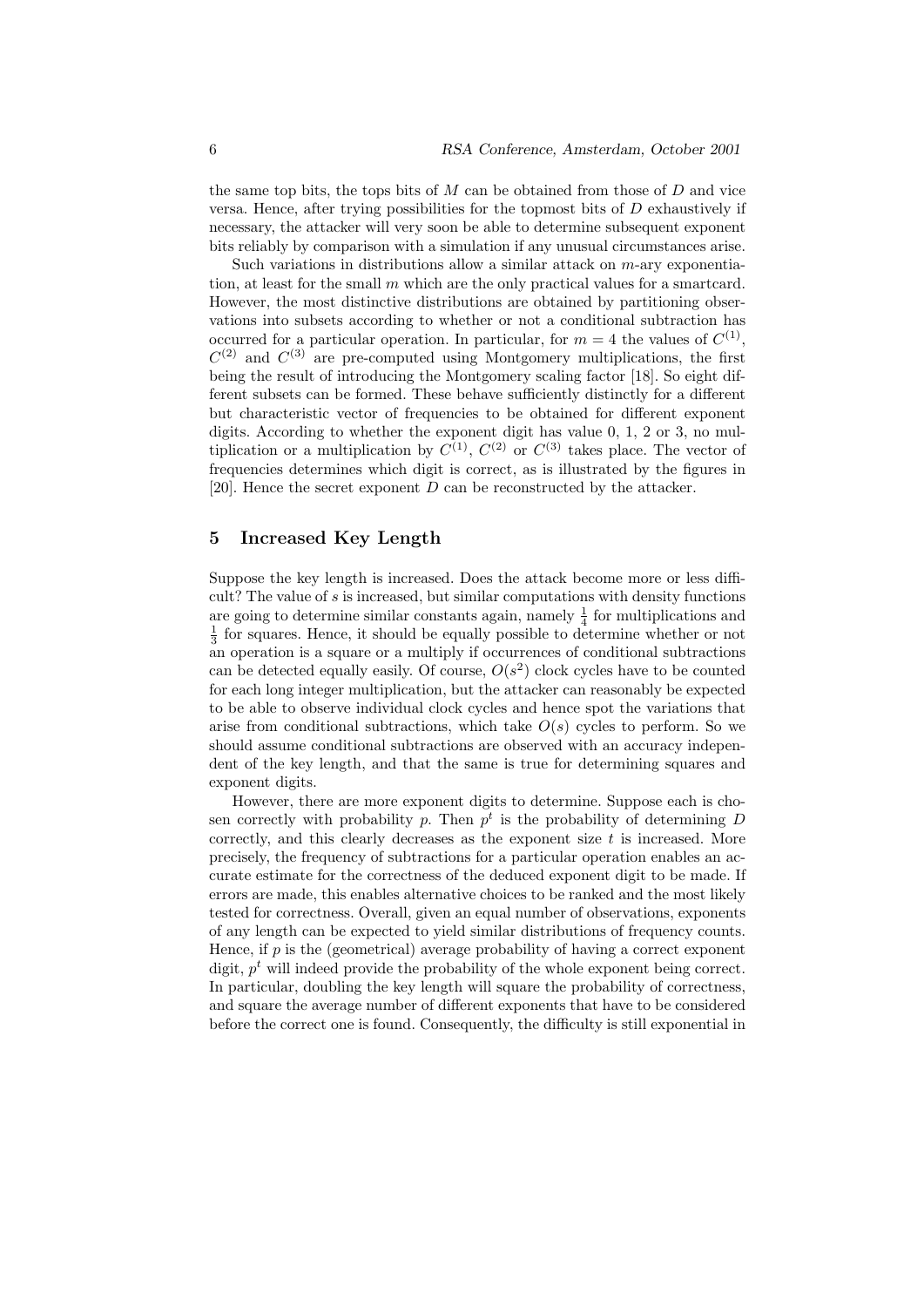#### C. D. Walter, Safety in Numbers 7

the length of the key, although when  $p$  is close to 1 there is no longer any reason to expect that an infeasible amount of computing is still required to break the card.

Needless to say, this emphasises the need for countermeasures. There is a standard and easy solution which prevents this attack, to found in [9]. For each exponentiation a fresh 32-bit random multiple of  $\phi(M)$  is added to D and the result used as the exponent instead of D. The attacker is then unable to combine successive observations in the way required required for the attack. For typical exponent lengths the extra cost is under 10% plus the time for generating the random word.

Incidentally, one might also ask what effect there is in increasing  $m$  if the  $m$ ary exponentiation scheme is used. The number of observation subsets provided by the pre-computations is  $2(m-1)$ . Thus the vector of frequencies provides much more information as  $m$  increases, even if the total number of observations is fixed. So individual digits values should be easier to deduce correctly if all other parameters, such as key length, are kept constant.

## 6 A DPA Attack

The other attack considered here is one based on differential power analysis (DPA) [19]. Power use varies with the amount of switching activity in a circuit. In the case of a multiplier, simulations by the author have confirmed that the average number of gates switched from a random initial state during a multiplyaccumulate operation is linear in the sum of the Hamming weights of the inputs. With a combination of power traces and EMR measurements from a carefully positioned probe [5], we will assume that the attacker can obtain some data, however minimal, which is related to the sum of the Hamming weights of these inputs. His problem is to combine these in a manner which reveals the Hamming weights with sufficient accuracy for him to deduce the digits of the exponent.

In m-ary exponentiation, the pre-computed powers  $C^{(i)}$  are used as multipliers every time the digit  $i$  appears in the exponent. As with the previous attack, identifying this multiplier leads to a determination of the secret exponent D. Consider traces from a single, long integer multiplication  $A \times C^{(i)}$  during the observation of one exponentiation. The calculation requires every product of digits  $a_i \times c_k$  to be computed. For each k, the power or EMR traces are averaged as j ranges over its s values. In general, the digits of A are sufficiently random for this averaging process to provide a trace which is reasonably indicative of the Hamming weight of  $c_k$ . As key length s increases, this average *improves*. Concatenating these averaged traces together provides a trace which is characteristic of the particular  $C^{(i)}$  which has been used. Roughly speaking, it corresponds to a vector of the Hamming weights of the digits of  $C^{(i)}$ . The Euclidean distance between any pair of such vectors for  $C^{(i)}$  and  $C^{(i')}$  with  $i \neq i'$  has a very small variance compared to its average, so that the pair are almost invariably clearly separated. Thus, the attacker can expect to distinguish the traces he has formed from different multipliers  $C^{(i)}$  and also to identify those formed using the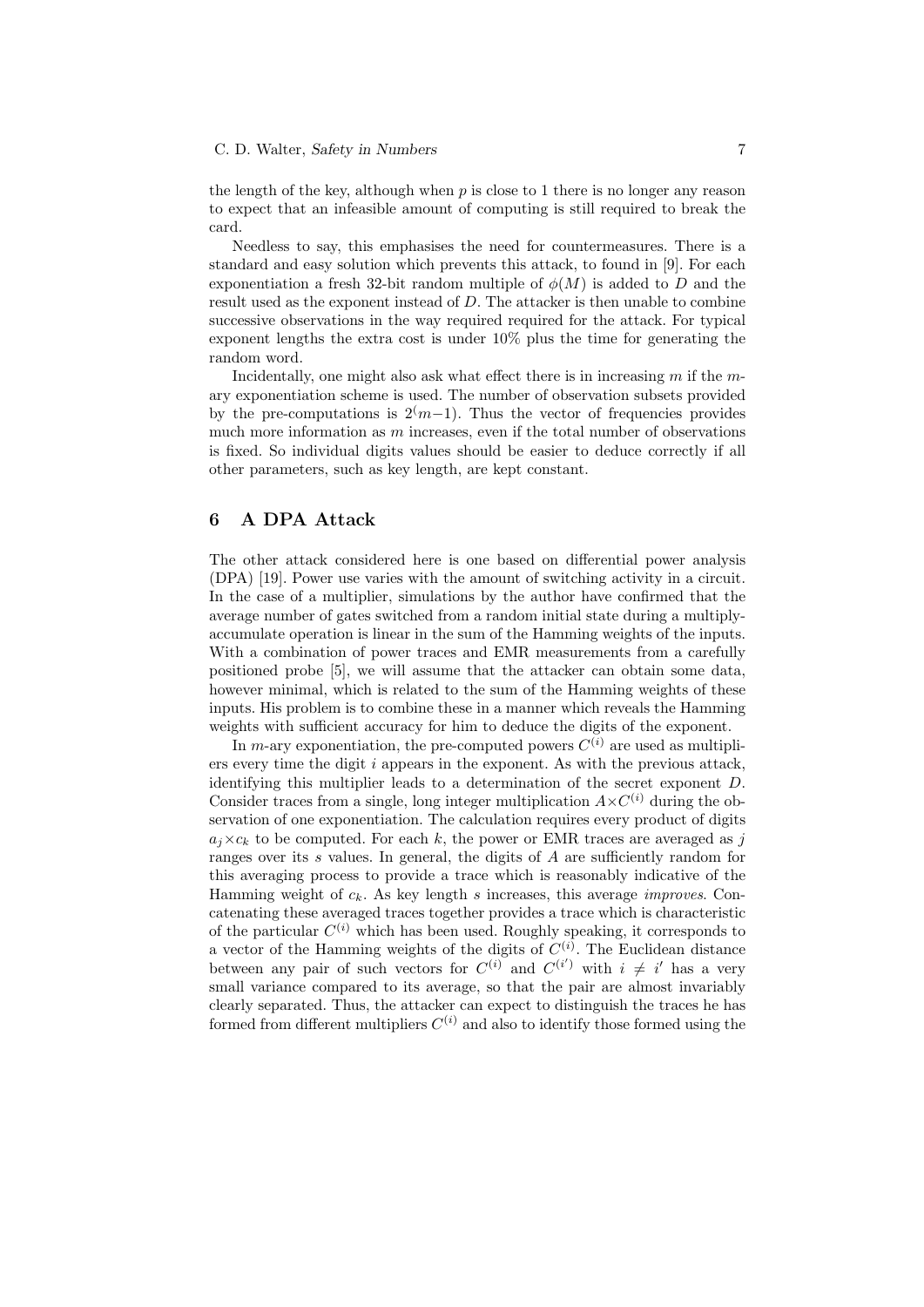same multiplier  $C^{(i)}$ . From different multiplications during the exponentiation, he groups together traces which are close together under the Euclidean metric. The members of each such group should correspond to the use of the same exponent digit, and the different groups should correspond to different exponent digits. Comparing every pair of traces provides confirmation of such decisions already made because the traces will usually be clearly separated or clearly close together. The squaring operations can be identified in a similar way: they turn out to have traces which are not close to any others. Moreover, a fixed pattern of multiplications must be followed: a repetition of  $\log_2 m$  squarings followed by an optional multiplication by some  $C^{(i)}$ . There are  $(m-1)!$  ways of associating the correct digits to each multiplication to obtain the exponent  $D$ , and each of these can be tried in turn for correctness, but it is also possible to determine the correct association from the pre-multiplications since  $C^{(i)}$  is used as a multiplier to form  $C^{(i+1)}$ . From a single exponentiation the attacker can therefore hope to deduce the exponent D.

As in the timing attack, the distance between traces can be used to predict the accuracy of the assignment of an exponent digit. The most likely alternatives can then be constructed and tested until the correct value of D is ascertained.

#### 7 Increased Key Length

The effect of increasing the key length  $t$  in this attack has already been hinted at. Increasing t, and hence s, improves the trace averaging process. Furthermore, the concatenated traces have a length proportional to s, and therefore provide more data for comparison with other traces. This makes it easier to identify traces corresponding to the same exponent digit and distinguish those derived from different digits. Further still, the larger number  $O(t^2)$  of pairs of traces for comparison increases the probability that positions corresponding to equal exponent digits will be correctly associated.

Overall, the effect of doubling the key length, say, is to double the length of the trace as well as increase its accuracy. This alone can be expected to increase the probability p of a correct association for a single digit to at least  $\sqrt{p}$ , so that, following the same argument as for the timing attack, the total probability  $p<sup>t</sup>$  of deducing the correct exponent is not increased. Taking into account the larger number of pairs of traces which corroborate earlier choices, it is clear that the longer key length may well *improve* the chances of breaking the card.

Figures from a simulation of 8-ary exponentiation with a 32-bit multiplier and various key lengths are reproduced from [19] and extended in Table 1. The simulation was based on the number of gates which were switched in the multiplier after random initialisation and this was used to form traces of gate switch counts. The averages and standard deviations for the distances between traces corresponding to the same multiplier and to different multipliers were computed for  $5\times10^5$  pairs in each column. Comparing two traces corresponding to the same multiplier, the average separation is proportional to the key length, as one would expect, as is the standard deviation. However, the average separation be-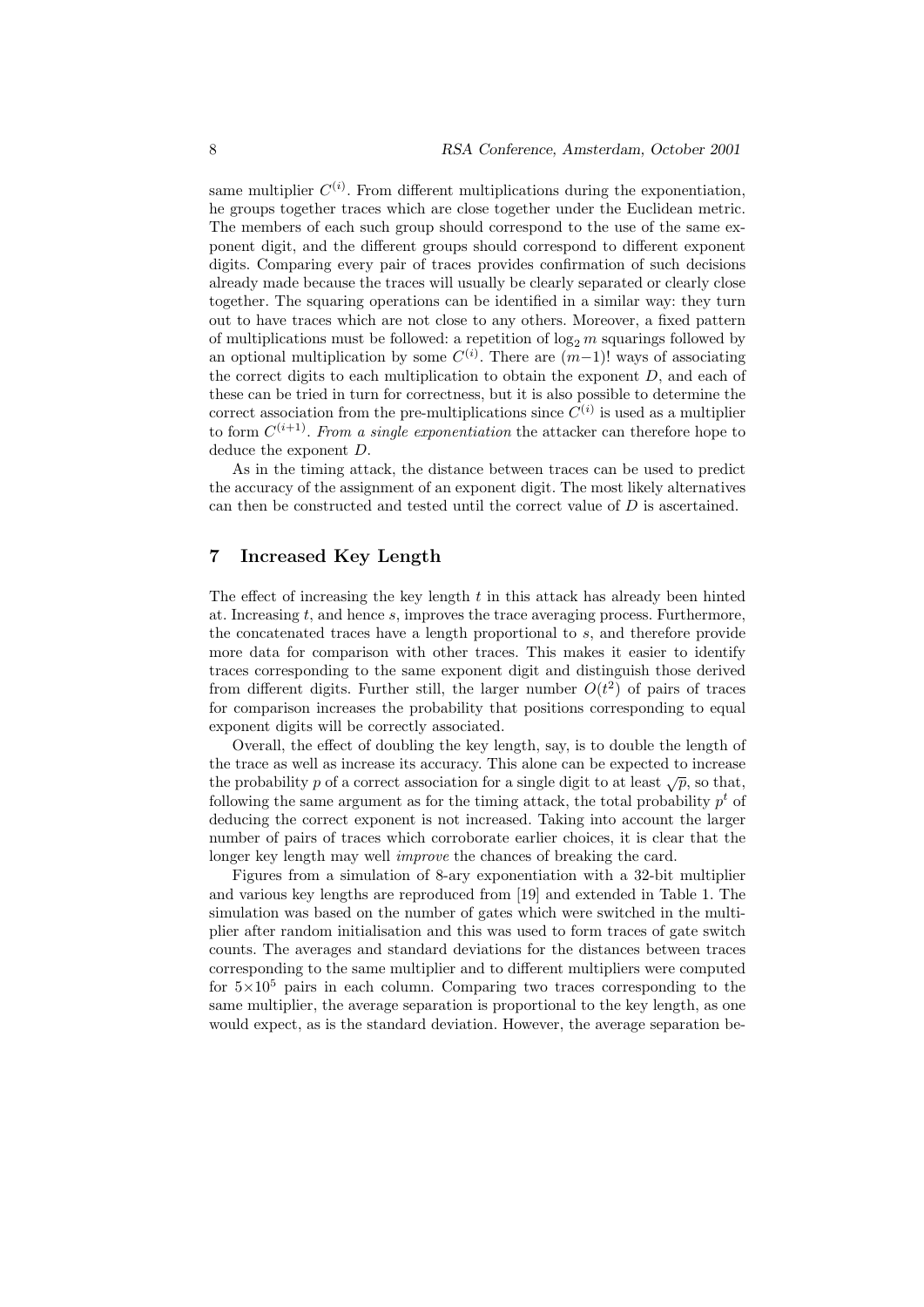tween traces representing different multipliers increases much faster: threefold per doubling of key length over the given range. In contrast, the standard deviation again appears to be linear in the key length. Consequently, for 256-bit keys the two averages are about 4.4 SDs apart, this rises to 6.0 for 512-bit keys, and then to 11.4 for 1024-bit keys. A quick look at normal distribution tables shows that the probability of being closer to the correct average goes up much faster than the square root as key length is doubled:  $p_{256} = 0.9861$ ,  $p_{512} = 0.99865$  and  $p_{1024} = 1 - 0.57 \times 10^{-8}$  satisfy  $p_{256} < p_{512}^2$  and  $p_{512} < p_{1024}^2$ . This probability is then further improved because of the increased number of pairs of traces that can be compared. The other columns of the table exhibit the same behaviour. Thus, at least in the simulation, it becomes much easier to deduce all exponent digits as the key length increases. Indeed, the percentage of errors in the simulation quickly decreases to zero over the range of the table. This confirms that it should become easier to distinguish distinct multipliers as key length increases, with a sufficient improvement to enable the whole key to be recovered much more easily.

| Length $M$ (bits) | 96     | 128    | 192    | 256    | 384   | 512                         | 768   | 1024         |
|-------------------|--------|--------|--------|--------|-------|-----------------------------|-------|--------------|
| Av btwn same      | 470    | 798    | 1263   | 1529   | 2366  | 3750                        | 4501  | 6246         |
| SD btwn same      | 257    | 347    | 681    | 885    | 1403  | 2386                        | 2535  | 3612         |
| Av btwn diff      | 1224   | 2120   | 4973   | 5890   | 11753 | 17896                       | 32594 | 53070        |
| SD btwn diff      | 442    | 585    | 1276   | 1108   | 2412  | 2279                        | 4646  | 4581         |
| Lage errors       | 57.24  | 40.20  | 5.307  |        |       | 0.9284 0.1155 0.2819 0.0000 |       | 0.0000       |
| SDs btwn avs      | 2.16   | 2.84   | 3.79   | 4.4    | 4.9   | 6.0                         | 7.8   | 11.4         |
| $p_t$             | 0.8596 | 0.9220 | 0.9710 | 0.9861 |       | 0.9929 0.9986               |       | .99995 0.999 |

**Table 1.** Gate Switch Statistics for 32-bit multiplier with  $m = 8$ .

## 8 Counter-measures

The counter-measure proposed for the timing attack, namely randomly varying the exponent on each exponentiation, does not work here because this DPA attack is applied to a single exponentiation. However, it relies on a known order for the digit products being formed as well as the repeated use of the same multipliers, which indicate the exponent digits. Hence the digit products could be randomly re-ordered, although the cost of this is substantial because of losing the convenience of sequential carry propagation. Also, the square-and-multiply algorithm could be employed, but in the form which processes the digits starting from the least significant. This avoids re-using the same multiplier, but requires more writing of results to memory. Such writes may reveal whether or not a multiplication is being performed, and hence provide the bits of the exponent.

However, the best counter-measure may just be to pay for a larger multiplier. This reduces the number of digits over which averages are taken and reduces the number of concatenated traces, i.e. it reverses the effect of increased key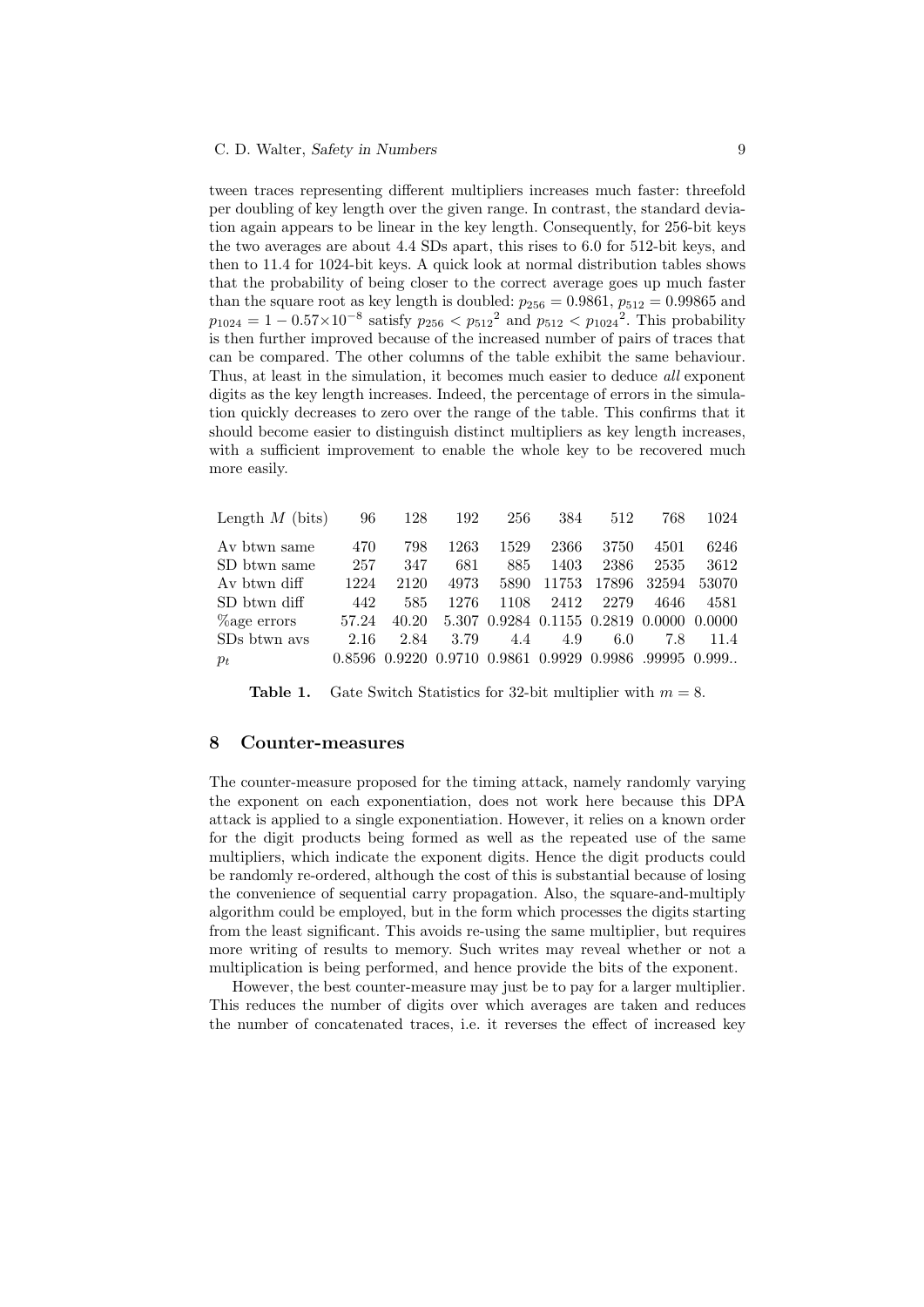length on the traces, but allows  $t$  to be increased. Hence the probability of a successful attack can be reduced. Moreover, with larger numbers of words sharing the same Hamming weight, it is no easier to use the Euclidean metric to separate the different multipliers. Further, one might use two multipliers in parallel. Montgomery's modular multiplication algorithm naturally uses two. The power used by one might successfully shield observation of the power used by the other, and an EMR probe may not be precise enough to distinguish between them. Thus safety can be bought, but at a price.

# 9 Conclusion

Two attacks on smartcards have been outlined, one a timing attack and the other a power analysis attack. The effect of increasing the key length was studied for each, and it provides improved security against the timing attack. However, every indication shows that the DPA attack becomes easier since sufficiently more data is available to guide each decision. Current standard algorithmic countermeasures do not provide a very satisfactory solution to this problem. However, investing in one or more larger multipliers on the smartcard certainly makes the attack more difficult.

## References

- 1. R. M. Best, Crypto Microprocessor that Executes Enciphered Programs, U.S. Patent 4,465,901, 14 Aug. 1984.
- 2. J.-F. Dhem, F. Koeune, P.-A. Leroux, P. Mestré, J.-J. Quisquater & J.-L. Willems, A practical implementation of the Timing Attack, Proc. CARDIS 1998, Lecture Notes in Computer Science, 1820, Springer-Verlag, 2000, pp. 175–190.
- 3. W. Diffie & M. E. Hellman, New Directions in Cryptography, IEEE Trans. Info. Theory, IT-22, no. 6, 1976, pp. 644–654.
- 4. T. El-Gamal, A Public-Key Cryptosystem and a Signature Scheme Based on Discrete Logarithms, IEEE Trans. Info. Theory,  $IT-31$ , no. 4, 1985, pp. 469-472.
- 5. K. Gandolfi, C. Mourtel & F. Olivier, Electromagnetic Analysis: Concrete Results, Cryptographic Hardware and Embedded Systems (Proc CHES 2001), C. Koç, D. Naccache & C. Paar editors, Lecture Notes in Computer Science (to appear), Springer-Verlag, 2001.
- 6. G. Hachez & J.-J. Quisquater, Montgomery exponentiation with no final subtractions: improved results, Cryptographic Hardware and Embedded Systems (Proc CHES 2000), C. Paar  $\&\,C$ . Koç (editors), Lecture Notes in Computer Science, 1965, Springer-Verlag, 2000, pp. 293–301.
- 7. D. E. Knuth, The Art of Computer Programming, vol. 2, Seminumerical Algorithms, 2nd Edition, Addison-Wesley, 1981, pp. 441–466.
- 8. C. K. Koç, Analysis of Sliding Window Techniques for Exponentiation, Computers and Mathematics with Applications, 30, no. 10, 1995, pp.17–24.
- 9. P. Kocher, Timing attack on implementations of Diffie-Hellman, RSA, DSS, and other systems, Proc. Crypto 96, N. Koblitz (editor), Lecture Notes in Computer Science, 1109, Springer-Verlag, 1996, pp. 104–113.